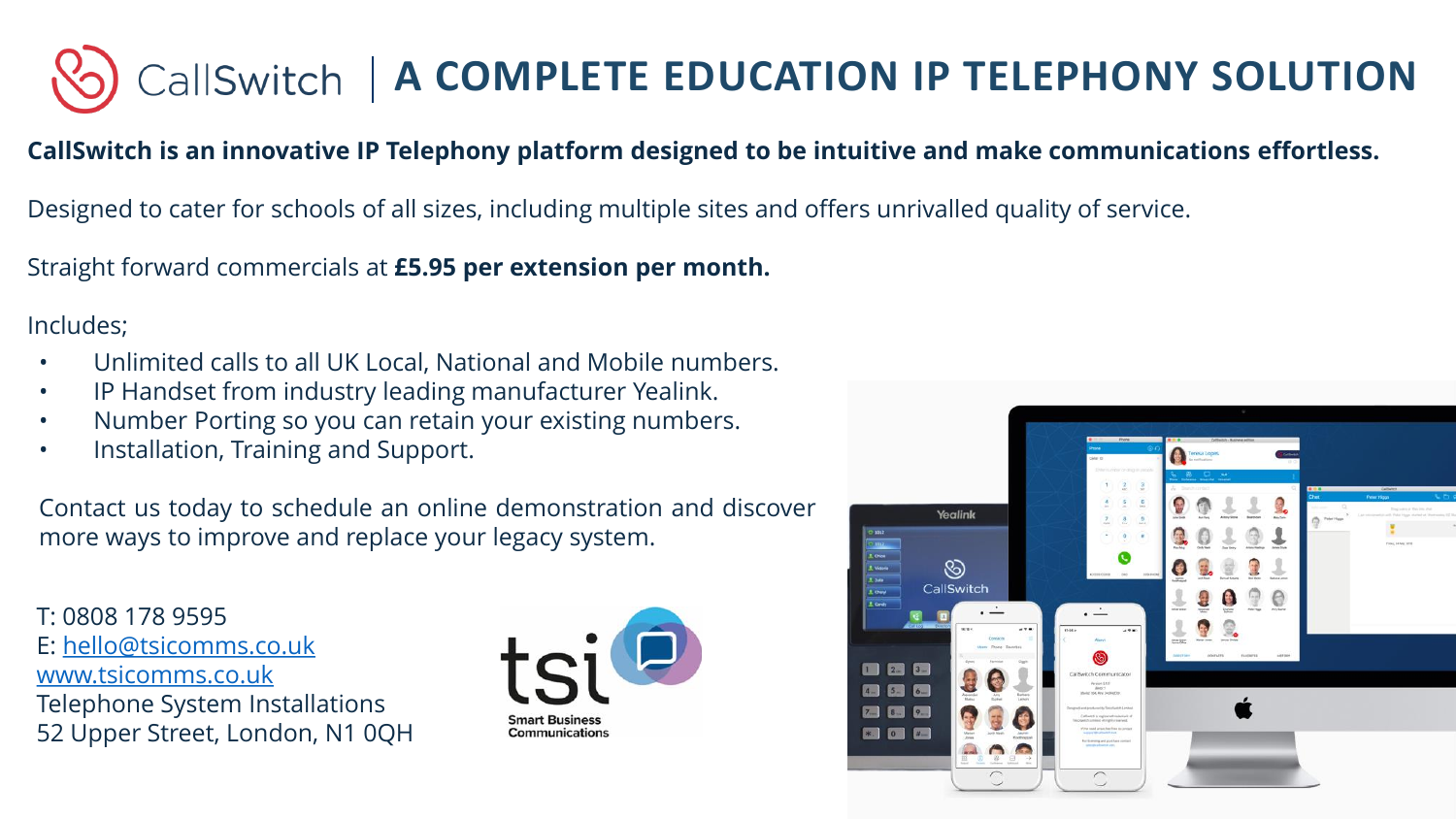## CallSwitch | KEY FUNCTIONS AT NO EXTRA COST!

- o **Inclusive UK calls** to local, national & mobile numbers.
- o **Smartphone & Softphone** to manage calls easily from anywhere.
- o **Auto-Attendant** layers to answer and direct inbound calls quickly.
- o **Call Queues** giving callers courtesy messaging and status/position.
- o **Conference** and **Meetings** with document sharing for team collaboration.
- o Unlimited **Call Recording** configured as always on or on-demand.
- o **Voicemail** service for each user and hunt group with personal greeting.
- Full **Web Portal Administration** access to make basic changes quickly.
- o Integrates with **Microsoft** and **Google**.
- **Click to Dial** from any web browser.
- o **Fraud Protection**.











**FAVORITE** 

**HISTORY** 

 $\odot$ 

 $\frac{3}{\pi}$ 

 $6 \n m$ 

Jasmin<br>Koothranna

DIRECTOR

Caller ID

Enter number or drag-in neopli